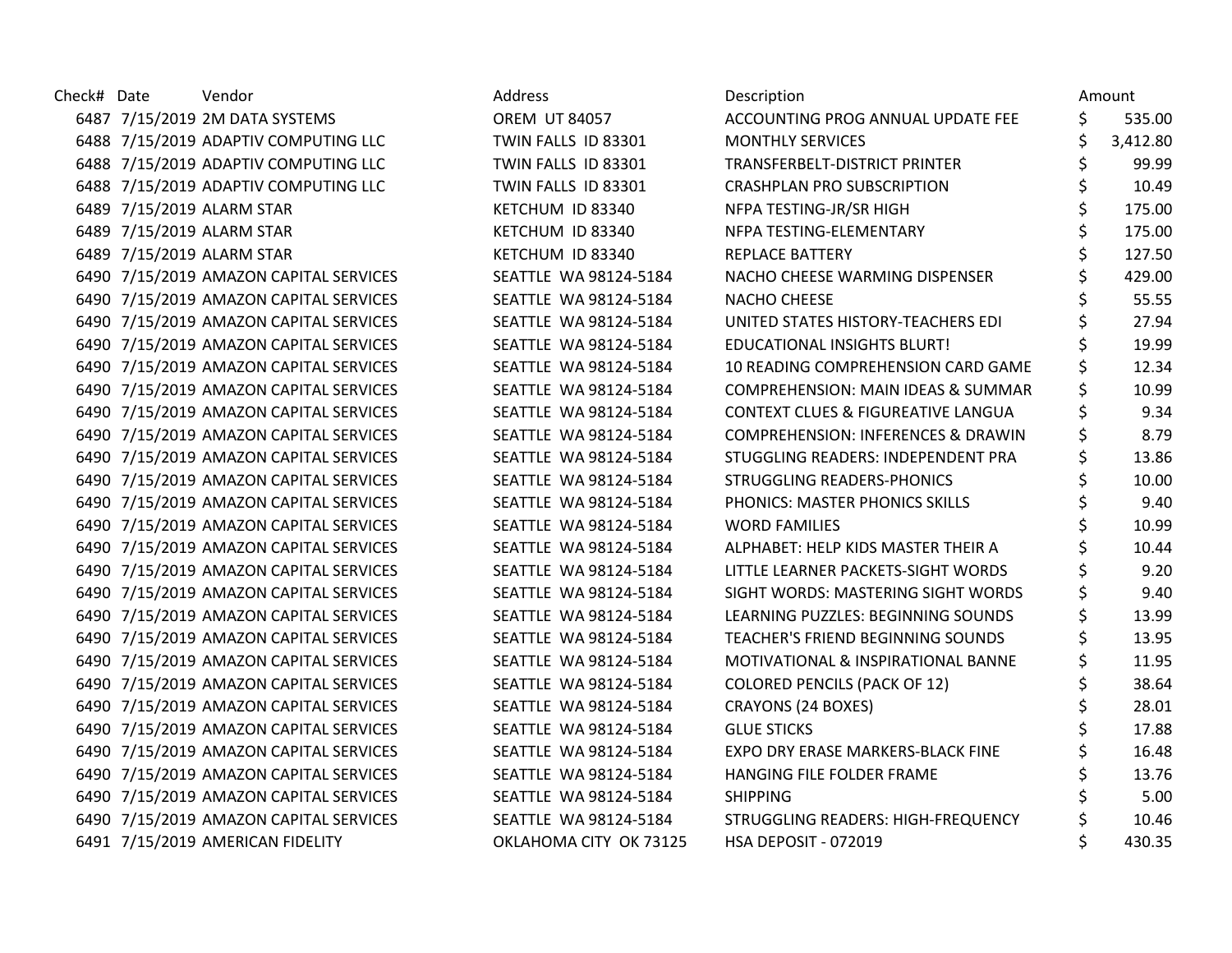| 6492 7/15/2019 BLUE CROSS OF IDAHO          | <b>BOISE ID 83707</b>    | MEDICAL BENEFIT - 072019                  | S  | 30,724.51  |
|---------------------------------------------|--------------------------|-------------------------------------------|----|------------|
| 6493 7/15/2019 SPARKLIGHT                   | PHOENIX AZ 85062-8000    | PHONE SERVICE                             |    | 314.89     |
| 6494 7/15/2019 CARSON DAVID                 | KIMBERLY ID 83341        | MILEAGE TO ISBA SUMMER LEADERSHIP         |    | 13.78      |
| 6494 7/15/2019 CARSON DAVID                 | KIMBERLY ID 83341        | REISSUE CK #6231 FROM MARCH-LOST          |    | 223.97     |
| 6494 7/15/2019 CARSON DAVID                 | KIMBERLY ID 83341        | MILEAGE TO TASK FORCE MTG                 |    | 12.72      |
| 6494 7/15/2019 CARSON DAVID                 | KIMBERLY ID 83341        | MILEAGE TO P20 CONF                       |    | 38.16      |
| 6494 7/15/2019 CARSON DAVID                 | KIMBERLY ID 83341        | NNU CREDIT FOR P20 CONF                   | \$ | 60.00      |
| 6495 7/15/2019 CITY OF HANSEN               | HANSEN ID 83334          | <b>WATER</b>                              | \$ | 229.50     |
| 6495 7/15/2019 CITY OF HANSEN               | HANSEN ID 83334          | <b>SEWER</b>                              |    | 301.50     |
| 6496 7/15/2019 COLLEGE OF SOUTHERN IDAHO    | TWIN FALLS ID 83303-1238 | P20 REGISTRATION (14 @ \$110)             |    | 1,540.00   |
| 6497 7/15/2019 D & B SUPPLY                 | CALWELL ID 83605-6077    | <b>CHEMICAL FOR SPRAYING WEEDS</b>        |    | 99.98      |
| 6497 7/15/2019 D & B SUPPLY                 | CALWELL ID 83605-6077    | <b>SPRAY FOR WEEDS</b>                    | \$ | 69.97      |
| 6498 7/15/2019 GEM STATE PAPER              | TWIN FALLS ID 83303-0469 | REPAIR HS VACUUM CLEARNER                 |    | 78.30      |
| 6498 7/15/2019 GEM STATE PAPER              | TWIN FALLS ID 83303-0469 | <b>FLOOR RESURFACING SUPPLIES</b>         |    | 196.78     |
| 6499 7/15/2019 GLACIER REFRIGERATION INC    | TWIN FALLS ID 83303      | REPLACE 3 WAY THERMASTAT                  |    | 293.10     |
| 6500 7/15/2019 GRANT PAM                    | SUN VALLEY ID 83354      | MILEAGE FOR SUMMER SCHOOL                 |    | 94.34      |
| 6501 7/15/2019 GREAT AMERICA FINANCIAL SERV | DALLAS TX 75266-0831     | COPIER AGREEMENT-ELEM                     | \$ | 138.00     |
| 6501 7/15/2019 GREAT AMERICA FINANCIAL SERV | DALLAS TX 75266-0831     | COPIER AGREEMENT-SECONDARY                |    | 121.00     |
| 6502 7/15/2019 HANSEN SCHOOL DISTRICT       |                          | <b>BOND PAYMENT-INTEREST</b>              |    | 6,587.50   |
| 6502 7/15/2019 HANSEN SCHOOL DISTRICT       |                          | <b>BOND PAYMENT-PRINCIPAL</b>             |    | 310,000.00 |
| 6503 7/15/2019 HANSEN SCHOOL DISTRICT       |                          | PITNEY BOWES LEASE AGREEMENT              |    | 207.00     |
| 6504 7/15/2019 HANSEN SCHOOL DISTRICT #415  |                          | EMPLOYER SHARE FICA/MEDICARE - 072019     | S  | 11,232.57  |
| 6505 7/15/2019 HANSEN SCHOOL DISTRICT #415  |                          | <b>EMPLOYER SHARE RETIREMENT - 072019</b> | S  | 18,815.32  |
| 6506 7/15/2019 HANSEN SCHOOL DISTRICT #415  |                          | SAFE & DRUG FREE - 072019                 | \$ | 333.33     |
| 6506 7/15/2019 HANSEN SCHOOL DISTRICT #415  |                          | ELEMENTARY TEACHER - 072019               | \$ | 36,714.26  |
| 6506 7/15/2019 HANSEN SCHOOL DISTRICT #415  |                          | LEP CERTIFIED ELEM - 072019               | \$ | 229.28     |
| 6506 7/15/2019 HANSEN SCHOOL DISTRICT #415  |                          | ELEMENTARY PARA - 072019                  |    | 809.00     |
| 6506 7/15/2019 HANSEN SCHOOL DISTRICT #415  |                          | SECONDARY TEACHER - 072019                | \$ | 27,212.18  |
| 6506 7/15/2019 HANSEN SCHOOL DISTRICT #415  |                          | LEP CERTIFIED SEC - 072019                |    | 229.28     |
| 6506 7/15/2019 HANSEN SCHOOL DISTRICT #415  |                          | SECONDARY PARA - 072019                   |    | 212.65     |
| 6506 7/15/2019 HANSEN SCHOOL DISTRICT #415  |                          | SECONDARY-VOCATIONAL EDU - 072019         |    | 3,062.50   |
| 6506 7/15/2019 HANSEN SCHOOL DISTRICT #415  |                          | SPECIAL ED CERTIFIED-ELE - 072019         |    | 3,541.91   |
| 6506 7/15/2019 HANSEN SCHOOL DISTRICT #415  |                          | SPECIAL ED CERTIFIED-SEC - 072019         |    | 4,617.91   |
| 6506 7/15/2019 HANSEN SCHOOL DISTRICT #415  |                          | SPECIAL ED CLASSIFIED-EL - 072019         |    | 283.08     |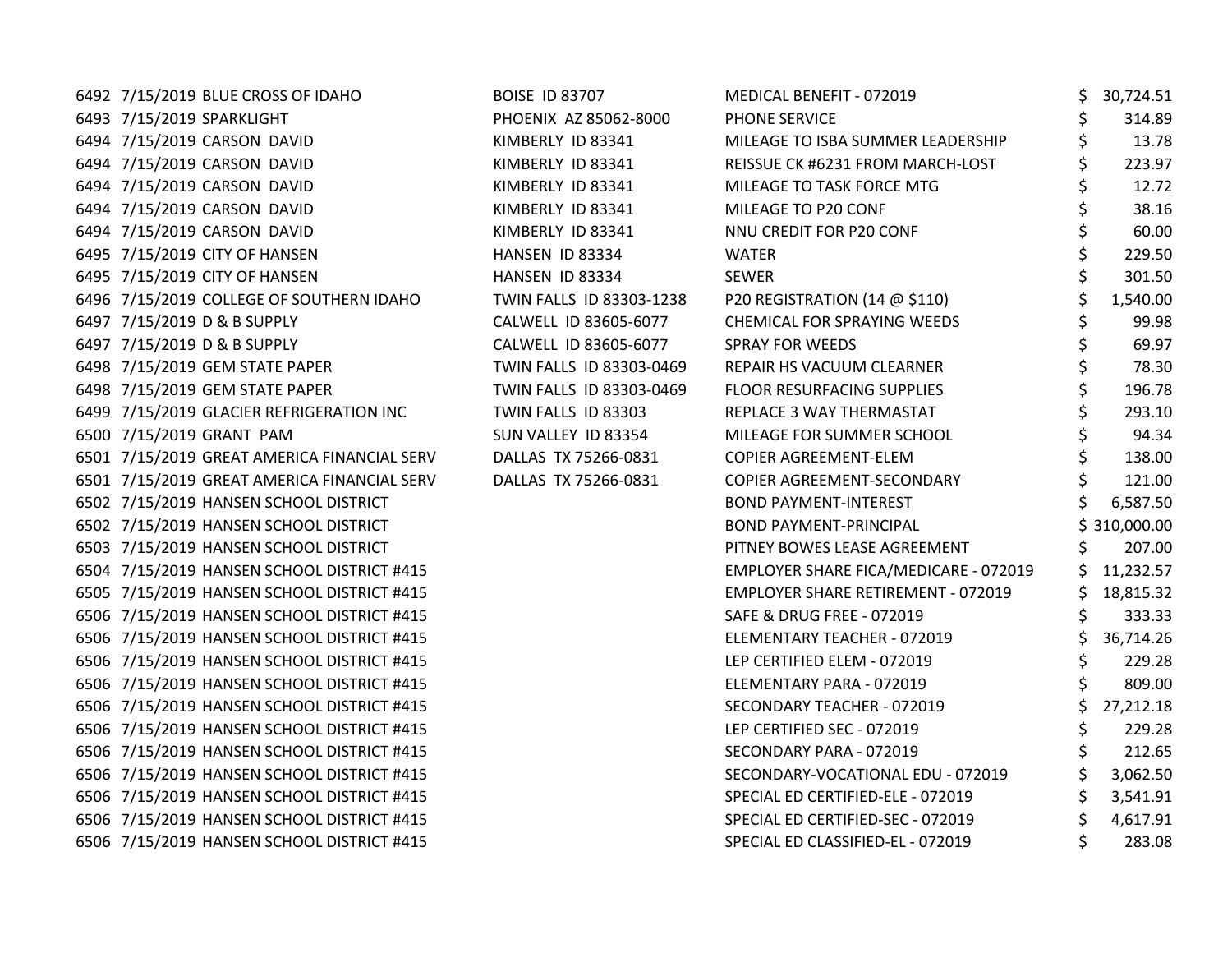6506 7/15/2019 HANSEN SCHOOL DISTRICT #415 6506 7/15/2019 HANSEN SCHOOL DISTRICT #415 6506 7/15/2019 HANSEN SCHOOL DISTRICT #415 6506 7/15/2019 HANSEN SCHOOL DISTRICT #415 6506 7/15/2019 HANSEN SCHOOL DISTRICT #415 6506 7/15/2019 HANSEN SCHOOL DISTRICT #415 6506 7/15/2019 HANSEN SCHOOL DISTRICT #415 6506 7/15/2019 HANSEN SCHOOL DISTRICT #415 6506 7/15/2019 HANSEN SCHOOL DISTRICT #415 6506 7/15/2019 HANSEN SCHOOL DISTRICT #415 6506 7/15/2019 HANSEN SCHOOL DISTRICT #415 6506 7/15/2019 HANSEN SCHOOL DISTRICT #415 6506 7/15/2019 HANSEN SCHOOL DISTRICT #415 6506 7/15/2019 HANSEN SCHOOL DISTRICT #415 6506 7/15/2019 HANSEN SCHOOL DISTRICT #415 6506 7/15/2019 HANSEN SCHOOL DISTRICT #415 6506 7/15/2019 HANSEN SCHOOL DISTRICT #415 6506 7/15/2019 HANSEN SCHOOL DISTRICT #415 6506 7/15/2019 HANSEN SCHOOL DISTRICT #415 6506 7/15/2019 HANSEN SCHOOL DISTRICT #415 6506 7/15/2019 HANSEN SCHOOL DISTRICT #415 6506 7/15/2019 HANSEN SCHOOL DISTRICT #415 6506 7/15/2019 HANSEN SCHOOL DISTRICT #415 6506 7/15/2019 HANSEN SCHOOL DISTRICT #415 6506 7/15/2019 HANSEN SCHOOL DISTRICT #415 6506 7/15/2019 HANSEN SCHOOL DISTRICT #415 6506 7/15/2019 HANSEN SCHOOL DISTRICT #415 6506 7/15/2019 HANSEN SCHOOL DISTRICT #415 6506 7/15/2019 HANSEN SCHOOL DISTRICT #415 6506 7/15/2019 HANSEN SCHOOL DISTRICT #415 6506 7/15/2019 HANSEN SCHOOL DISTRICT #415 6506 7/15/2019 HANSEN SCHOOL DISTRICT #415 6506 7/15/2019 HANSEN SCHOOL DISTRICT #415 6506 7/15/2019 HANSEN SCHOOL DISTRICT #415

| SPECIAL ED CLASSIFIED-SE - 072019        | \$<br>215.94   |
|------------------------------------------|----------------|
| TITLE I-CERTIFIED - 072019               | \$<br>4,460.49 |
| TITLE I-CLASSIFIED - 072019              | \$<br>2,120.00 |
| SPECIAL ED PRESCHOOL-TEA - 072019        | \$<br>3,541.91 |
| SPECIAL ED PRESCHOOL-PAR - 072019        | \$<br>380.00   |
| ACTIVITY-COACH - 072019                  | \$<br>566.83   |
| ATHLETIC DIRECTOR - 072019               | \$<br>417.08   |
| <b>MIGRANT C CERTIFIED ELEM - 072019</b> | \$<br>278.41   |
| MIGRANT C CERTIFIED SEC - 072019         | \$<br>278.41   |
| <b>GUIDANCE - HEALTH - 072019</b>        | \$<br>1,787.90 |
| <b>GUIDANCE EXTENDED DAYS - 072019</b>   | \$<br>260.60   |
| SPED SUPPORT DIRECTOR-EL - 072019        | \$<br>333.33   |
| SPED SUPORT-BIP DIRECTOR - 072019        | \$<br>333.33   |
| DEA PART B-CLASSIFIED E - 072019         | \$<br>2,075.92 |
| DEA PART B CLASSIFIED S - 072019         | \$<br>1,556.00 |
| SPED SUPPORT DIRECTOR-SE - 072019        | \$<br>333.33   |
| MEDIA CLASSIFIED ELEM - 072019           | \$<br>430.00   |
| DEA PART B PRESCHOOL - 072019            | \$<br>237.50   |
| MEDIA CLASSIFIED SEC - 072019            | \$<br>212.65   |
| DISTRICT ADMINISTRAT - 072019            | \$<br>7,425.00 |
| MEDICIAD-CERTIFIED ELEM - 072019         | \$<br>2,371.08 |
| <b>MEDICAID CERTIFIED-SEC - 072019</b>   | \$<br>2,371.07 |
| MEDICIAD CLASSIFIED SEC - 072019         | \$<br>950.00   |
| ADMINISTRATION-ELEMENTAR - 072019        | \$<br>4,853.99 |
| ADMINISTRATION-SECONDARY - 072019        | \$<br>5,215.94 |
| ADMIN ASSISTANT-ELEMENTA - 072019        | \$<br>964.93   |
| ADMIN ASSISTANT-SEC - 072019             | \$<br>1,428.00 |
| RURAL EDUC CERTFIED-ELEM - 072019        | \$<br>491.32   |
| RURAL EDUC CERTEFIED SEC - 072019        | \$<br>491.32   |
| RURAL EDUC CLASSIFIED-EL - 072019        | \$<br>332.50   |
| <b>BUSINESS OPERATION - 072019</b>       | \$<br>3,332.60 |
| <b>BUILDING CARE - 072019</b>            | \$<br>4,590.51 |
| 21st CENTURY GRANT DIREC - 072019        | \$<br>2,810.22 |
| <b>BUILDING MAINT - 072019</b>           | \$<br>3,668.11 |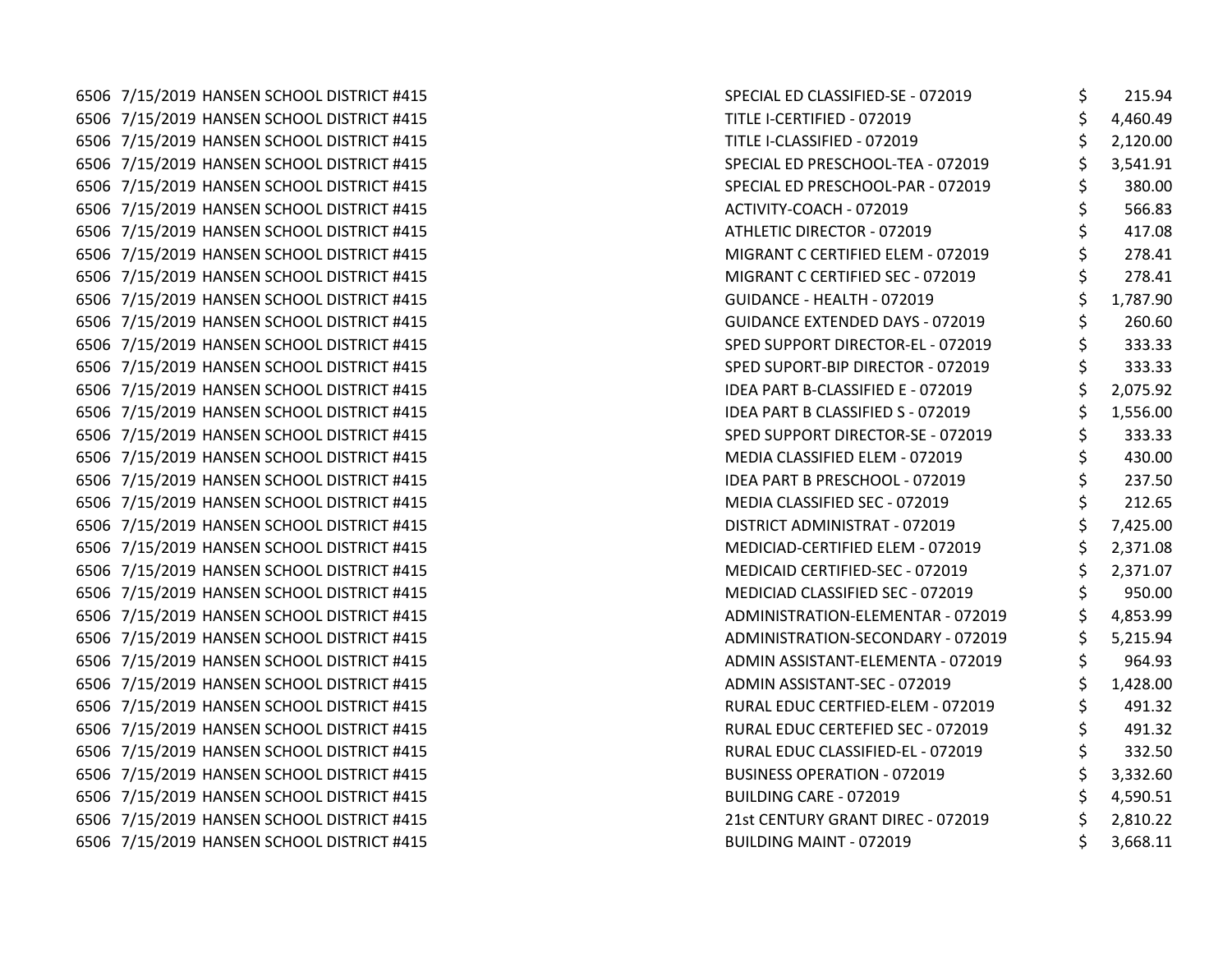6506 7/15/2019 HANSEN SCHOOL DISTRICT #415 GROUNDS - 0721.012019 5 1,251.011 6506 7/15/2019 HANSEN SCHOOL DISTRICT #415 TRANSPORTATION-SUPERVISO - 0712019 TRANSPORTATION-6506 7/15/2019 HANSEN SCHOOL DISTRICT #415 TRANSPORTATION-OFFICE - 07215 TRANSPORTATION-OFFICE - 072 6506 7/15/2019 HANSEN SCHOOL DISTRICT #415 SIGNED - 031 SIGNED - 031 6506 7/15/2019 HANSEN SCHOOL DISTRICT #415 3120 000-COUNSELOR SIGNAL SIGNAL SIGNAL SIGNAL SIGNAL SIGNAL SIGNAL 6506 7/15/2019 HANSEN SCHOOL DISTRICT #415 TRANSPORTATION-MECHANIC TRANSPORTATION-MECHANIC TRANSPORTATION-MECH 6506 7/15/2019 HANSEN SCHOOL DISTRICT #415 GEAR UP-CLASSIFIED - 072019 571.422019 \$ 6506 7/15/2019 HANSEN SCHOOL DISTRICT #415 TRANSPORTATION- PUPIL TRANSPORTATION- PUPIL TRANSPORTATION- PUPIL T 6506 7/15/2019 HANSEN SCHOOL DISTRICT #415 FILL DONATION CERTIFIED-6506 7/15/2019 HANSEN SCHOOL DISTRICT #415 SK SCHOOL LUNCH - 072019 SK 6506 7/15/2019 HANSEN SCHOOL DISTRICT #415 PROFESSIONAL TECHNICAL E - 072019 \$ 666.67 P 6507 7/15/2019 HOUGHTON MIFFLIN HARCOURT CHICAGO IL 60693 MATH 180 COURSE IN SOFTWARE IN SOFTWARE IN SOFTWARE S 6508 7/15/2019 HOWELL ELAYNE ENDING TO BOIS 2325 MILAGE TO BOISE TO BOISE AND BOISE-IN 6509 7/15/2019 IDAHO DEPT OF EDUCATION BOISE ID 83720-0027 2018-19 6510 7/15/2019 IDAHO DEPT OF HEALTH & WELFARE BOISE ID 83720-0036 M 6511 7/15/2019 IDAHO POWER SEATTLE WA 98124-1966 JI 6511 7/15/2019 IDAHO POWER SEATTLE WA 98124-1966 E 6511 7/15/2019 IDAHO POWER SEATTLE WA 98124-1966 P 6511 7/15/2019 IDAHO POWER SEATTLE WA 98124-1966 SI 6511 7/15/2019 IDAHO POWER SEATTLE WA 98124-1966 F 6511 7/15/2019 IDAHO POWER SEATTLE WA 98124-1966 IF 6512 7/15/2019 IDAHO SCHOOL BOARDS ASSOC INC BOISE ID 83707-4797 SI 6513 7/15/2019 IDAHO SCHOOL DIST COUNCIL BOISE ID 83705 2019-2019 6514 7/15/2019 CSA CONSULTING LLC BOISE ID 83709 MEDICAL 6514 7/15/2019 CSA CONSULTING LLC BOISE ID 83709 MEDICAL 6514 7/15/2019 CSA CONSULTING LLC BOISE ID 83709 MEDICAL 6514 7/15/2019 CSA CONSULTING LLC BOISE ID 83709 MEDICALLER SERVICE FEE \$ 22.500 M 6515 7/15/2019 INTEGRATED TECHNOLOGIES TWIN FALLS ID 83303-1843 SH 6515 7/15/2019 INTEGRATED TECHNOLOGIES TWIN FALLS ID 83303-1843 SH 6515 7/15/2019 INTEGRATED TECHNOLOGIES TWIN FALLS ID 83303-1843 X 6515 7/15/2019 INTEGRATED TECHNOLOGIES TWIN FALLS ID 83303-1843 SH 6516 7/15/2019 INTERMOUNTAIN GAS BOISE ID 83732 P 6516 7/15/2019 INTERMOUNTAIN GAS BOISE ID 83732 C 6516 7/15/2019 INTERMOUNTAIN GAS BOISE ID 83732 AG BLDG \$ 223.71

| ROUNDS - 072019                            | Ş  | 1,251.01 |
|--------------------------------------------|----|----------|
| RANSPORTATION-SUPERVISO - 072019           | \$ | 824.72   |
| RANSPORTATION-OFFICE - 072019              | \$ | 212.71   |
| IG \$130 000-CERTIFIED - 072019            | \$ | 3,541.91 |
| IG \$130 000-COUNSELOR - 072019            | \$ | 2,048.51 |
| RANSPORTATION-MECHANIC - 072019            | \$ | 2,358.73 |
| EAR UP-CLASSIFIED - 072019                 | \$ | 571.42   |
| RANSPORTATION- PUPIL TR - 072019           | \$ | 35.85    |
| LL DONATION CERTIFIED-E - 072019           | \$ | 700.00   |
| CHOOL LUNCH - 072019                       | \$ | 2,487.59 |
| ROFESSIONAL TECHNICAL E - 072019           | \$ | 666.66   |
| <b>AATH 180 COURSE I &amp; II SOFTWARE</b> | \$ | 300.00   |
| <b><i>AILAGE TO BOISE-IASBO CONF</i></b>   | \$ | 148.40   |
| 018-19 STUDENT ASSESSMENT FEE              | \$ | 396.00   |
| <b><i>AEDICAID MATCH</i></b>               | \$ | 6,000.00 |
| R/SR HIGH                                  | \$ | 1,369.05 |
| LEMENTARY                                  | \$ | 1,207.73 |
| <b>RESCHOOL</b>                            | \$ | 29.85    |
| <b>OUTH MODULAR</b>                        | \$ | 18.30    |
| <b>OOTBALL FIELD</b>                       | \$ | 5.16     |
| <b>RRIGATION PUMP</b>                      | \$ | 133.68   |
| UMMER LEADERSHIP INSTITUTE                 | \$ | 300.00   |
| 019-20 MEMBERSHIP DUES                     | \$ | 50.00    |
| <b><i>AEDICAID ADMINISTRATIVE FEE</i></b>  | \$ | 22.51    |
| <b><i>AEDICAID ADMINISTRATIVE FEE</i></b>  | \$ | 487.45   |
| <b><i>AEDICAID ADMINISTRATIVE FEE</i></b>  | \$ | 487.44   |
| <b><i>AEDICAID ADMINISTRATIVE FEE</i></b>  | \$ | 22.50    |
| HARP-M2794-ELEM 5/19-6/18                  | \$ | 25.18    |
| HARP M7135-HS 6/3-7/2                      | \$ | 9.82     |
| EROX-ELEM 5/28-6/27                        | \$ | 33.35    |
| HARP M4010-ELEM 5/15-6/14                  | \$ | 34.00    |
| <b>RESCHOOL</b>                            | \$ | 25.63    |
| <b>OMMUNITY GYM</b>                        | \$ | 26.69    |
| G BLDG                                     | \$ | 223.71   |
|                                            |    |          |